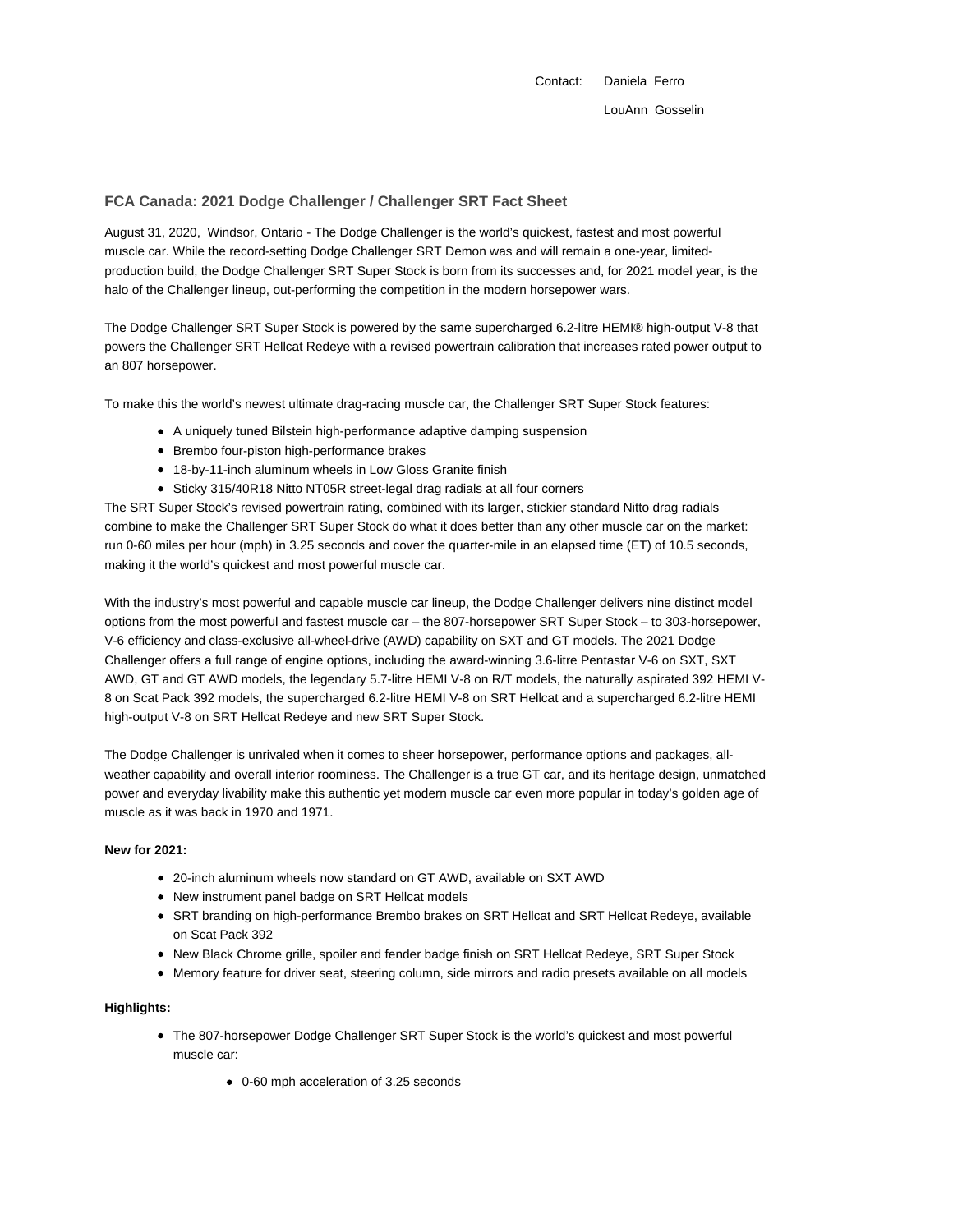- Quarter-mile elapsed time of 10.5 seconds at 210 km/h (131 mph)
- 270 km/h (168 mph) top speed (tire-limited)
- The heart of Challenger SRT Super Stock comes from the limited-production 2018 Dodge Challenger SRT Demon:
	- Powered by the most powerful production V-8 engine, the Challenger SRT Super Stock's supercharged 6.2-litre HEMI high-output V-8 features a revised powertrain calibration that increases rated power output to 807 horsepower by increasing the shift point from 6,300 rpm to 6,400 rpm
	- The SRT Super Stock is equipped with the standard TorqueFlite 8HP90 eight-speed automatic transmission – an already proven and robust gearbox used on all Hellcat models and the SRT Demon
	- The Bilstein adaptive damping suspension has been tuned for drag racing, shifting as much weight as possible on the rear tires at launch for maximum traction
	- SRT Super Stock features lightweight all-aluminum Brembo four-piston brake calipers and 14.2-inch vented rotors
	- Challenger SRT Super Stock is equipped with standard lightweight 18-by-11-inch aluminum wheels in Low Gloss Granite finish, riding on the same sticky 315/40R18 Nitto NT05R drag radials that were first featured on the SRT Demon
	- Performance-tuned asymmetrical limited-slip differential with 3.09 final drive
	- Track mode within the SRT Drive Modes on the SRT Super Stock will activate a revised shock tuning for the drag radials
	- SRT Race Options Line Lock, Launch Control, Power Chiller, Race Cooldown and Torque Reserve all come standard on the SRT Super Stock
- Challenger offers a full range of engine options for 2021, including:
	- Award-winning 3.6-litre Pentastar V-6 with 303 horsepower in SXT, SXT AWD, GT and GT AWD models
	- Legendary 5.7-litre HEMI V-8 with up to 375 horsepower in R/T models
	- Naturally aspirated 392 HEMI V-8 with 485 horsepower in Scat Pack 392 and Scat Pack 392 Widebody models
	- Supercharged 6.2-litre HEMI V-8 with 717 horsepower in SRT Hellcat models
	- Supercharged 6.2-litre HEMI high-output V-8 with 797 horsepower in SRT Hellcat Redeye models
	- Supercharged 6.2-litre HEMI high-output V-8 with unique calibration to make 807 horsepower on SRT Super Stock
- Tremec six-speed manual transmission available on the R/T, Scat Pack 392 and SRT Hellcat models
- Efficient TorqueFlite eight-speed automatic transmission standard on SXT, SXT AWD, GT, GT AWD, R/T, Scat Pack 392, SRT Hellcat, SRT Hellcat Redeye and SRT Super Stock models
	- Proven and robust heavy-duty TorqueFlite 8HP90 eight-speed automatic transmission standard on SRT Hellcat, SRT Hellcat Redeye and SRT Super Stock
- Active Exhaust is standard on all HEMI V-8 models: All 5.7-litre HEMI V-8 Challenger models feature a 2.75-inch electronically controlled active exhaust system to deliver a signature Dodge muscle-car sound
- Standard SRT Drive Modes on Scat Pack 392 and SRT Hellcat models allow drivers to tailor their driving experience by controlling horsepower (SRT Hellcat models), transmission shift schedules, steering, paddle shifters (automatic transmission), traction and suspension. Drive Modes are pre-configured for Sport, Track and Default modes, while Custom mode lets drivers tailor the drive experience to their favorite settings
- Available Plus Package adds numerous premium interior and exterior features across the entire Challenger lineup, including heated and ventilated leather seats, power tilt/telescope steering column, unique wheels and, new for 2021, memory feature for driver seat, steering column, side mirrors and radio presets
- Available Widebody Package, on Scat Pack 392, SRT Hellcat and SRT Hellcat Redeye models, adds 8.8 centimetres (3.5 inches) of overall width, rides on sticky 305/35ZR20 Pirelli tires mounted to 20-by-11 inch aluminum wheels and includes electric power steering (EPS) system with SRT Drive Modes: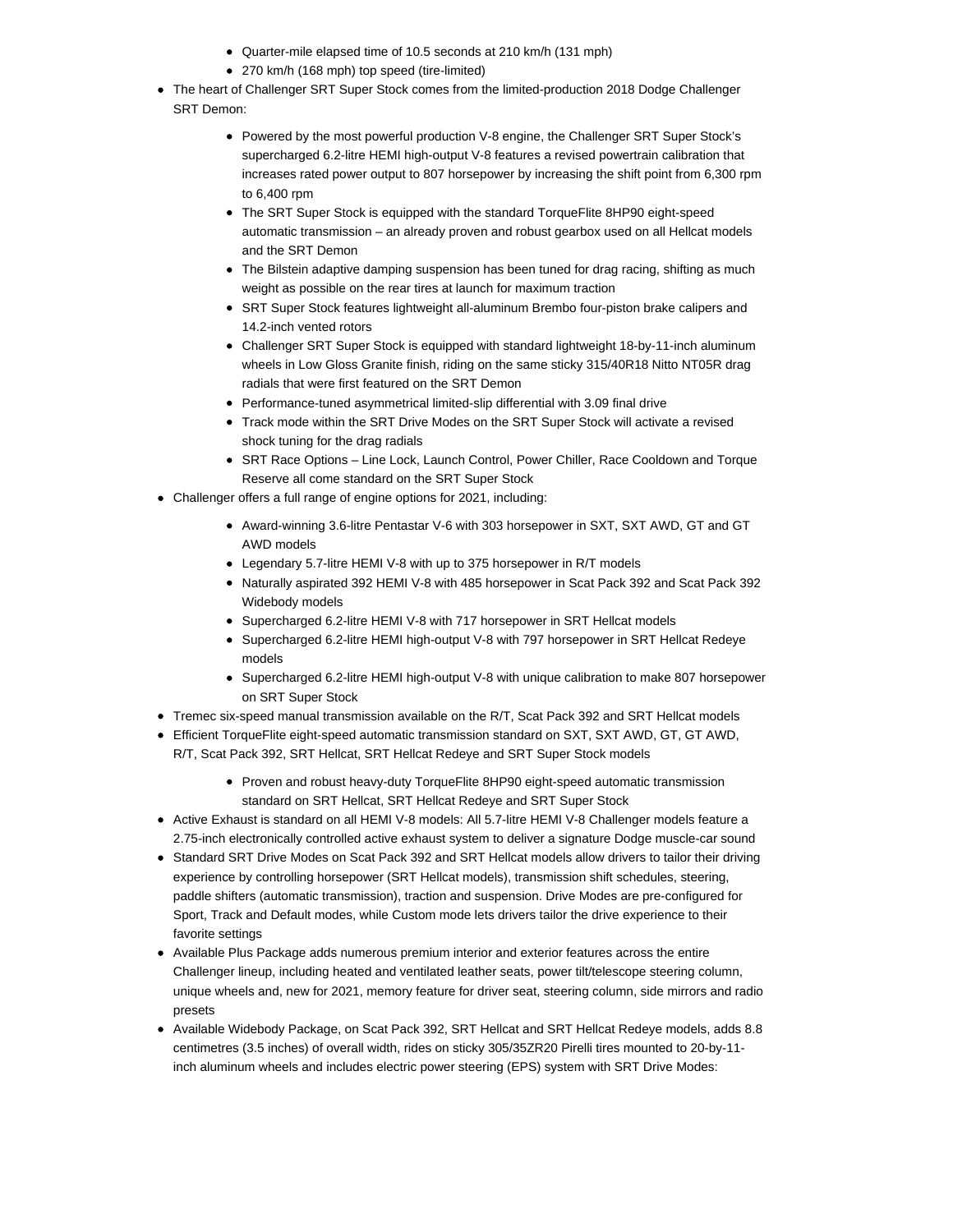- Scat Pack 392 Widebody features larger adaptive damping suspension, Brembo six-piston brakes, performance shift indicator and 20-by-11-inch aluminum wheels
- SRT Hellcat Widebody and SRT Hellcat Redeye Widebody models feature standard 20-by-11-inch wheels
- The Challenger Scat Pack 1320, named for the quarter-mile distance of 1,320 feet, features exclusive drag-strip technology from the iconic Dodge Challenger SRT Demon. Powered by the 392 HEMI V-8 engine that delivers 485 horsepower and 475 lb.-ft. of torque, the Scat Pack 1320 is a drag-oriented, street-legal muscle car and a blank canvas for the serious grassroots drag racer:
	- With a quarter-mile ET of 11.70 seconds at 185 km/h (115 mph), the showroom-stock Challenger Scat Pack 1320 is the fastest naturally aspirated, street-legal muscle car available
	- Drag-specific components and technologies include TransBrake, Torque Reserve, Nexen SUR4G Drag Spec 275/40R20 street-legal drag radials, SRT-tuned three-mode adaptive damping suspension, Drag Mode, driver's seat only standard configuration, performancetuned asymmetrical limited-slip differential with 3.09 final drive, extreme-duty 41-spline rear axle half shafts, Line Lock, Launch Assist and Brembo high-performance brakes
- T/A Package adds even more heritage to R/T and Scat Pack 392 models with visual and performance enhancements inside and out, featuring painted Satin Black hood, Satin Black wrapped roof and decklid, 20-inch aluminum wheels, Satin Black spoiler with T/A decal, Mopar cold-air intake system, lit Air Catcher headlamps and white face gauges with Gloss Black cluster trim rings
- Shaker Package, available on R/T and Scat Pack 392 models, includes Mopar Shaker hood and cold-air intake, "Shaker" underhood decal, "Challenger" script grille badge (R/T), black rear spoiler (R/T), black fuel door (R/T), black grille surround (R/T), "Shaker" instrument panel badge and Gloss Black instrument panel cluster trim rings
- Rear Seat Delete Group removes rear seating, rear seat belts and adds rear cargo net on R/T, Scat Pack 392 and SRT Hellcat models
- Wide variety of exterior stripe designs are available across the entire Challenger lineup
- More than 70 available safety and security features, including Forward Collision Warning, adaptive cruise control, Blind-spot Monitoring with Rear Cross Path detection

## **Model Lineup**

For 2021, the Dodge Challenger lineup consists of nine models:

- $\bullet$  SXT
- SXT AWD
- $\bullet$  GT
- GT AWD
- $\bullet$  R/T
- Scat Pack 392 (available with Widebody)
- SRT Hellcat (available with Widebody)
- SRT Hellcat Redeye (available with Widebody)
- SRT Super Stock (Widebody only)

### **Available Exterior Colours:**

- Frostbite
- F8 Green
- Go Mango
- Granite
- Hellraisin
- Indigo Blue
- Octane Red
- Pitch Black
- **Sinamon Stick**
- Smoke Show
- TorRed